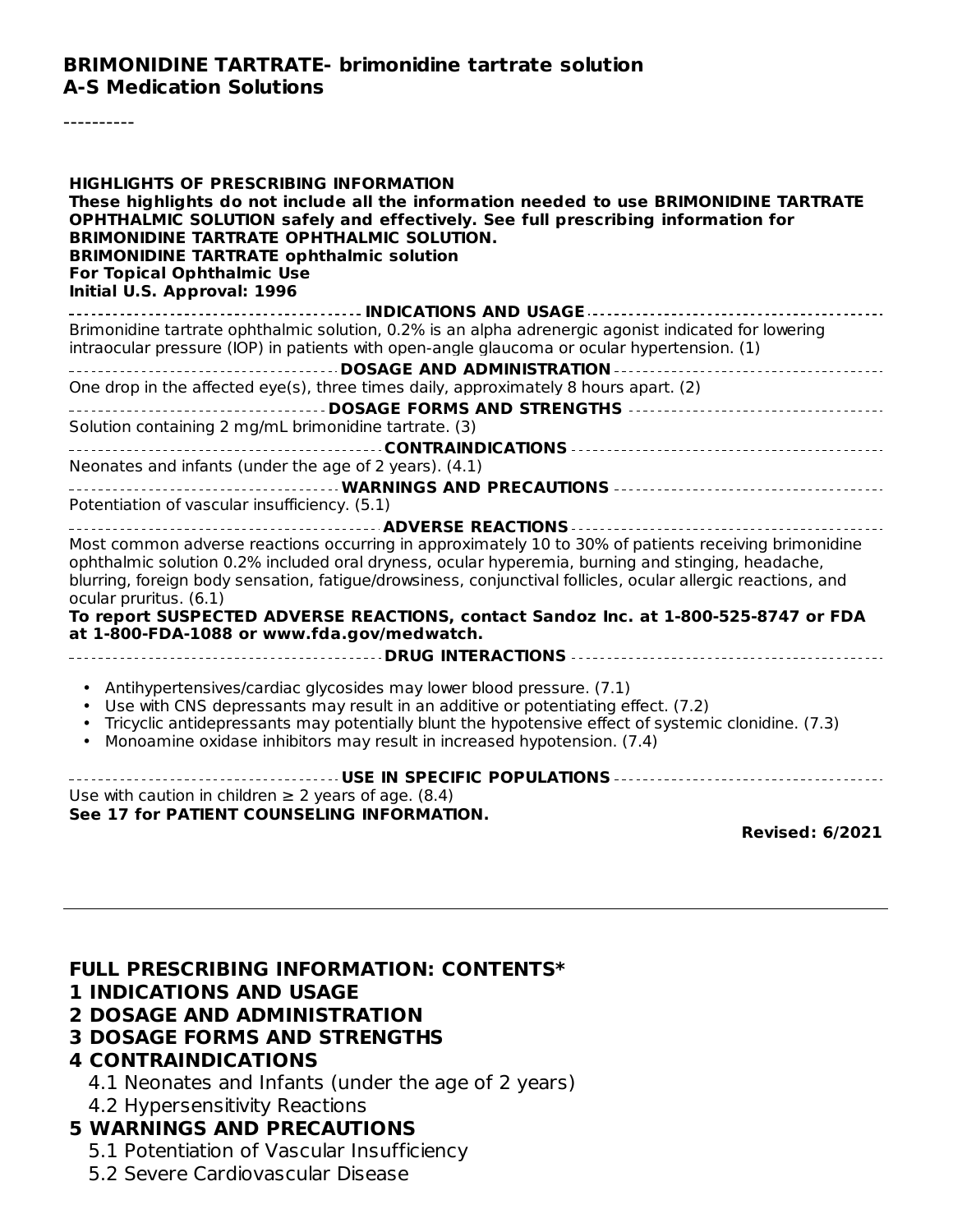5.3 Contamination of Topical Ophthalmic Products After Use

5.4 Use with Contact Lenses

### **6 ADVERSE REACTIONS**

- 6.1 Clinical Studies Experience
- 6.2 Postmarketing Experience

### **7 DRUG INTERACTIONS**

- 7.1 Antihypertensives/Cardiac Glycosides
- 7.2 CNS Depressants
- 7.3 Tricyclic Antidepressants
- 7.4 Monoamine Oxidase Inhibitors

# **8 USE IN SPECIFIC POPULATIONS**

- 8.1 Pregnancy
- 8.3 Nursing Mothers
- 8.4 Pediatric Use
- 8.5 Geriatric Use
- 8.6 Special Populations

# **10 OVERDOSAGE**

### **11 DESCRIPTION**

# **12 CLINICAL PHARMACOLOGY**

- 12.1 Mechanism of Action
- 12.3 Pharmacokinetics

# **13 NONCLINICAL TOXICOLOGY**

13.1 Carcinogenesis, Mutagenesis, Impairment of Fertility

### **14 CLINICAL STUDIES**

# **16 HOW SUPPLIED/STORAGE AND HANDLING**

#### **17 PATIENT COUNSELING INFORMATION**

 $\ast$  Sections or subsections omitted from the full prescribing information are not listed.

# **FULL PRESCRIBING INFORMATION**

# **1 INDICATIONS AND USAGE**

Brimonidine tartrate ophthalmic solution, 0.2% is indicated for lowering intraocular pressure (IOP) in patients with open-angle glaucoma or ocular hypertension.

The IOP lowering efficacy of brimonidine tartrate ophthalmic solution diminishes over time in some patients. This loss of effect appears with a variable time of onset in each patient and should be closely monitored.

# **2 DOSAGE AND ADMINISTRATION**

The recommended dose is one drop of brimonidine tartrate ophthalmic solution, 0.2% in the affected eye(s) three times daily, approximately 8 hours apart.

Brimonidine tartrate ophthalmic solution may be used concomitantly with other topical ophthalmic drug products to lower intraocular pressure. If more than one topical ophthalmic product is to be used, the different products should be instilled at least 5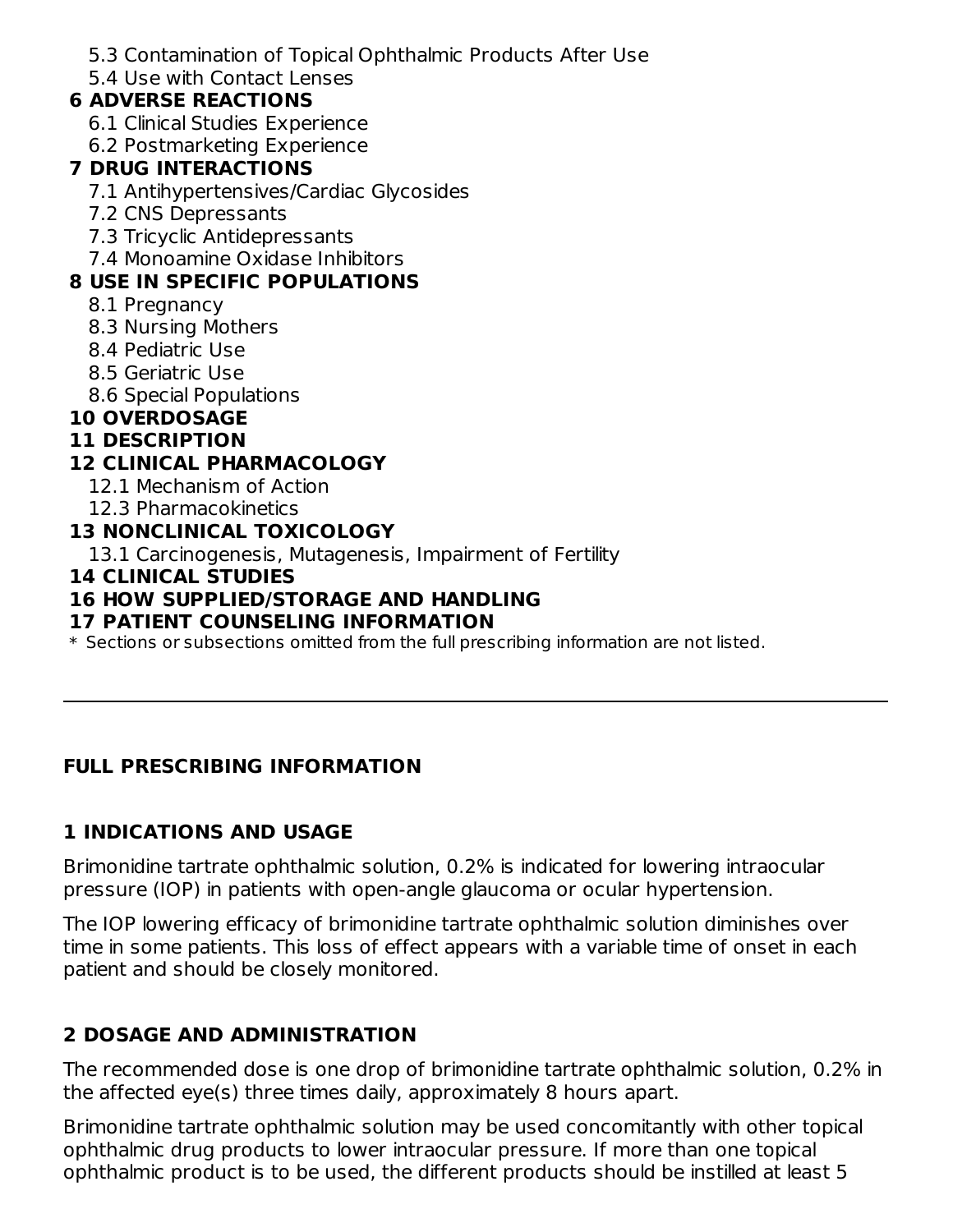minutes apart.

### **3 DOSAGE FORMS AND STRENGTHS**

Solution containing 2 mg/mL brimonidine tartrate.

# **4 CONTRAINDICATIONS**

### **4.1 Neonates and Infants (under the age of 2 years)**

Brimonidine tartrate ophthalmic solution is contraindicated in neonates and infants (under the age of 2 years) [see Use in Specific Populations (8.4)].

### **4.2 Hypersensitivity Reactions**

Brimonidine tartrate ophthalmic solution is contraindicated in patients who have exhibited a hypersensitivity reaction to any component of this medication in the past [see Adverse Reactions (6.1) and (6.2)].

# **5 WARNINGS AND PRECAUTIONS**

#### **5.1 Potentiation of Vascular Insufficiency**

Brimonidine tartrate ophthalmic solution may potentiate syndromes associated with vascular insufficiency.

Brimonidine tartrate ophthalmic solution should be used with caution in patients with depression, cerebral or coronary insufficiency, Raynaud's phenomenon, orthostatic hypotension, or thromboangiitis obliterans.

# **5.2 Severe Cardiovascular Disease**

Although brimonidine tartrate ophthalmic solution had minimal effect on the blood pressure of patients in clinical studies, caution should be exercised in treating patients with severe cardiovascular disease.

# **5.3 Contamination of Topical Ophthalmic Products After Use**

There have been reports of bacterial keratitis associated with the use of multiple-dose containers of topical ophthalmic products. These containers had been inadvertently contaminated by patients who, in most cases, had a concurrent corneal disease or a disruption of the ocular epithelial surface [see Patient Counseling Information (17)].

# **5.4 Use with Contact Lenses**

The preservative in brimonidine tartrate ophthalmic solution, benzalkonium chloride, may be absorbed by soft contact lenses. Patients wearing soft contact lenses should be instructed to wait at least 15 minutes after instilling brimonidine tartrate ophthalmic solution to insert soft contact lenses.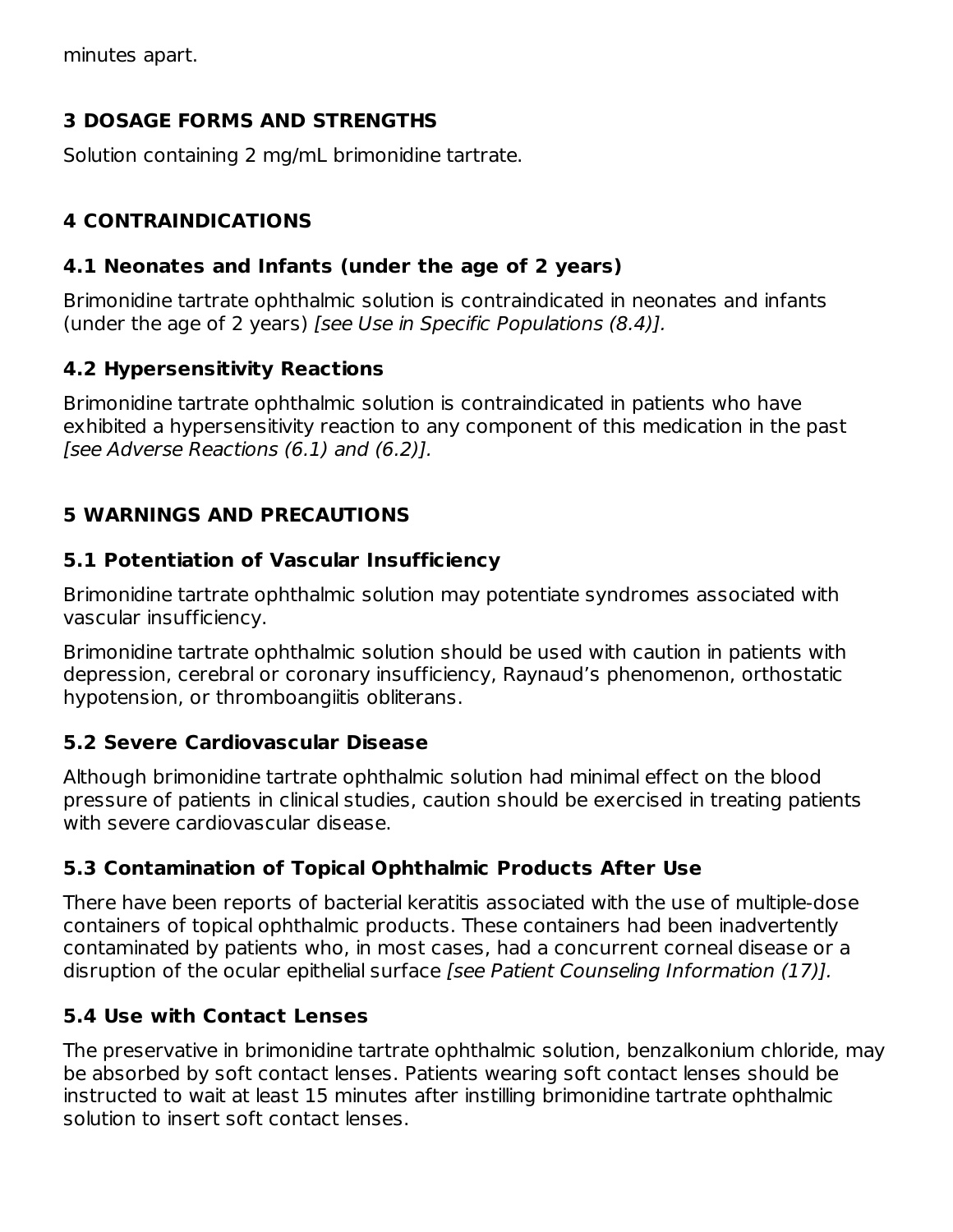# **6 ADVERSE REACTIONS**

The following serious adverse reactions are described elsewhere in the labeling:

- Potentiation of Vascular Insufficiency [see Warnings and Precautions (5.1)]
- Severe Cardiovascular Disease [see Warnings and Precautions (5.2)]
- Contamination of Topical Ophthalmic Products after Use [see Warnings and Precautions (5.3)]
- Neonates and Infants (under the age of 2 years) [see Contraindications (4.1)]

# **6.1 Clinical Studies Experience**

Because clinical studies are conducted under widely varying conditions, adverse reaction rates observed in the clinical studies of a drug cannot be directly compared to rates in the clinical studies of another drug and may not reflect the rates observed in practice.

- $\bullet$ Adverse reactions occurring in approximately 10-30% of the subjects (in descending order): oral dryness, ocular hyperemia, burning and stinging, headache, blurring, foreign body sensation, fatigue/drowsiness, conjunctival follicles, ocular allergic reactions, and ocular pruritus.
- Adverse reactions occurring in approximately 3-9% of the subjects (in descending order): corneal staining/erosion, photophobia, eyelid erythema, ocular ache/pain, ocular dryness, tearing, upper respiratory symptoms, eyelid edema, conjunctival edema, dizziness, blepharitis, ocular irritation, gastrointestinal symptoms, asthenia, conjunctival blanching, abnormal vision and muscular pain.
- $\bullet$ Adverse reactions reported < 3% of the patients: lid crusting, conjunctival hemorrhage, abnormal taste, insomnia, conjunctival discharge, depression, hypertension, anxiety, palpitations/arrhythmias, nasal dryness and syncope.

# **6.2 Postmarketing Experience**

The following reactions have been identified during postmarketing use of brimonidine tartrate ophthalmic solutions in clinical practice. Because they are reported voluntarily from a population of unknown size, estimates of frequency cannot be made. The reactions, which have been chosen for inclusion due to either their seriousness, frequency of reporting, possible causal connection to brimonidine tartrate ophthalmic solutions, or a combination of these factors, include:

- Bradycardia; conjunctivitis; hypersensitivity; hypotension; iritis; keratoconjunctivitis sicca; lacrimation increased; miosis; nausea; skin reactions (including erythema, eyelid pruritus, rash, and vasodilation); and tachycardia.
- Apnea, bradycardia, coma, hypotension, hypothermia, hypotonia, lethargy, pallor, respiratory depression, and somnolence in infants receiving brimonidine tartrate ophthalmic solutions.

# **7 DRUG INTERACTIONS**

# **7.1 Antihypertensives/Cardiac Glycosides**

Because brimonidine tartrate ophthalmic solution may reduce blood pressure, caution in using drugs such as antihypertensives and/or cardiac glycosides with brimonidine tartrate ophthalmic solution is advised.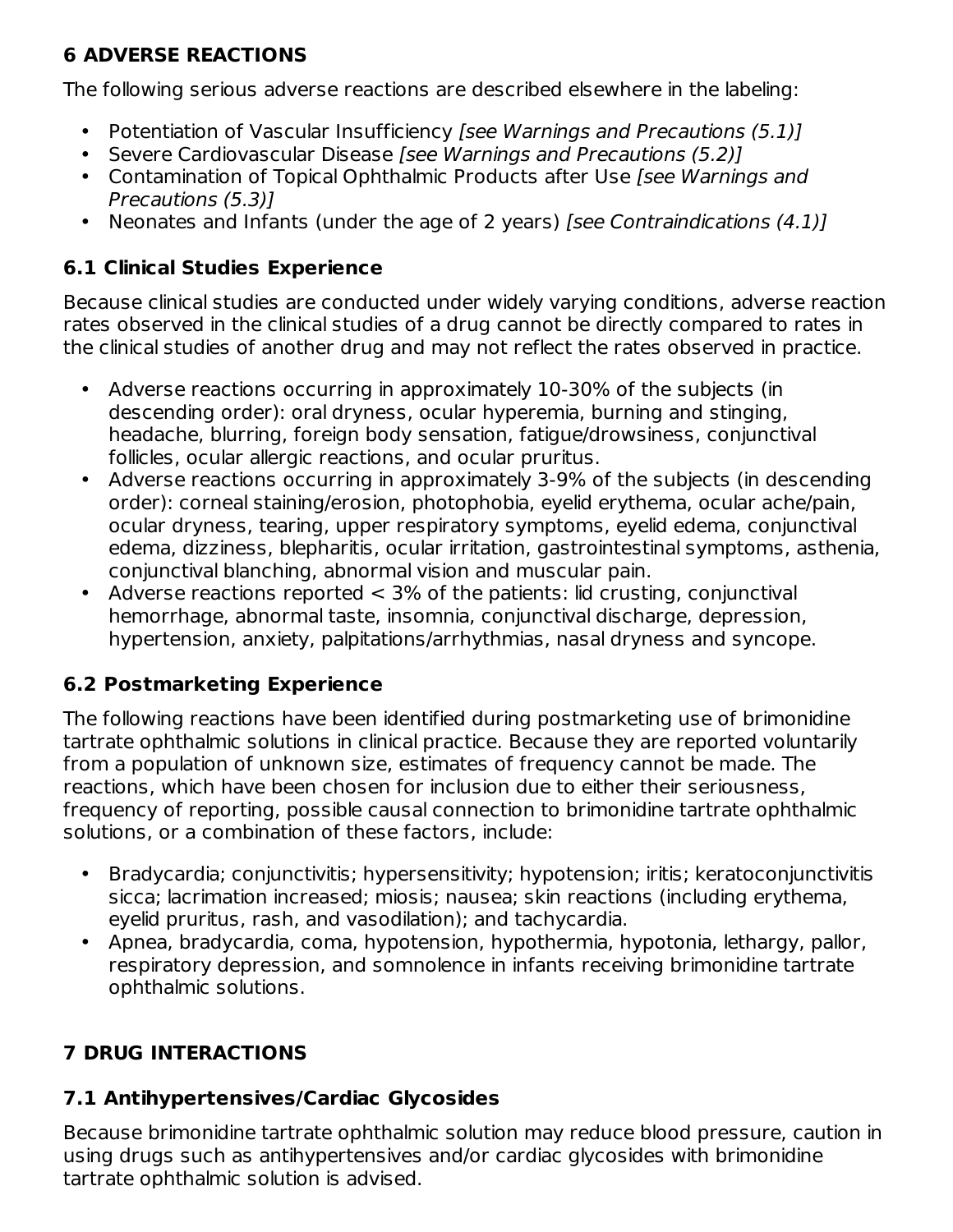# **7.2 CNS Depressants**

Although specific drug interaction studies have not been conducted with brimonidine tartrate ophthalmic solution, the possibility of an additive or potentiating effect with CNS depressants (alcohol, barbiturates, opiates, sedatives, or anesthetics) should be considered.

# **7.3 Tricyclic Antidepressants**

tartrate ophthalmic solution is advised.

Tricyclic antidepressants have been reported to blunt the hypotensive effect of systemic clonidine. It is not known whether the concurrent use of these agents with brimonidine tartrate ophthalmic solution in humans can lead to resulting interference with the IOP lowering effect. Caution is advised in patients taking tricyclic antidepressants which can affect the metabolism and uptake of circulating amines.

# **7.4 Monoamine Oxidase Inhibitors**

Monoamine oxidase (MAO) inhibitors may theoretically interfere with the metabolism of brimonidine and potentially result in an increased systemic side-effect such as hypotension. Caution is advised in patients taking MAO inhibitors which can affect the metabolism and uptake of circulating amines.

# **8 USE IN SPECIFIC POPULATIONS**

# **8.1 Pregnancy**

Teratogenicity studies have been performed in animals.

Brimonidine tartrate was not teratogenic when given orally during gestation days 6 through 15 in rats and days 6 through 18 in rabbits. The highest doses of brimonidine tartrate in rats (2.5 mg/kg/day) and rabbits (5 mg/kg/day) achieved AUC exposure values 375-fold higher or 19-fold higher, respectively, than similar values estimated in humans treated with brimonidine tartrate ophthalmic solution, 0.2%, one drop in one eye, twice daily.

There are no adequate and well-controlled studies in pregnant women; however, in animal studies, brimonidine crossed the placenta and entered into the fetal circulation to a limited extent. Because animal reproduction studies are not always predictive of human response, brimonidine tartrate ophthalmic solution should be used during pregnancy only if the potential benefit to the mother justifies the potential risk to the fetus.

# **8.3 Nursing Mothers**

It is not known whether brimonidine tartrate is excreted in human milk, although in animal studies, brimonidine tartrate has been shown to be excreted in breast milk. Because of the potential for serious adverse reactions from brimonidine tartrate ophthalmic solution in nursing infants, a decision should be made whether to discontinue nursing or to discontinue the drug, taking into account the importance of the drug to the mother.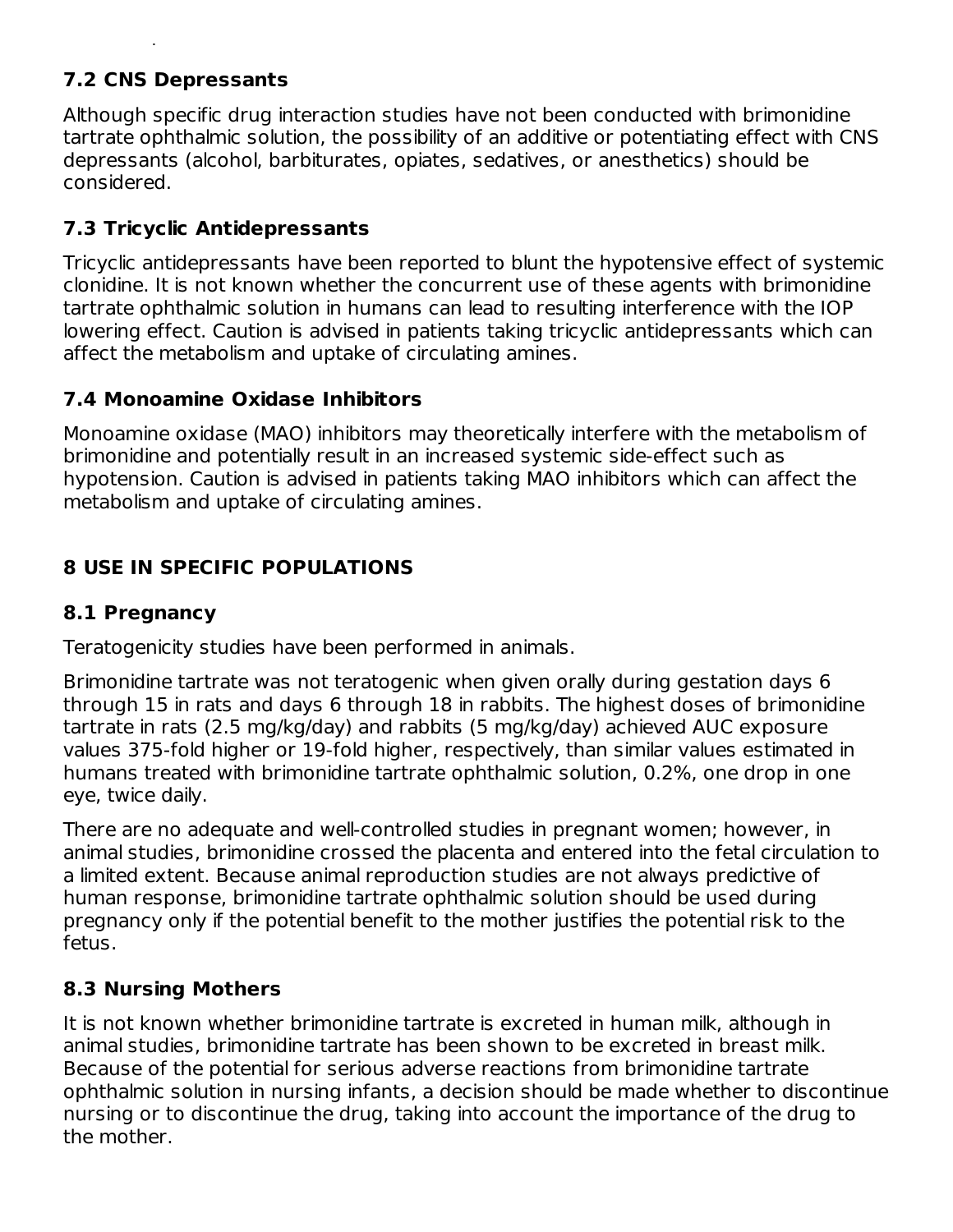# **8.4 Pediatric Use**

Brimonidine tartrate ophthalmic solution is contraindicated in children under the age of 2 years [see Contraindications (4.1)]. During postmarketing surveillance, apnea, bradycardia, coma, hypotension, hypothermia, hypotonia, lethargy, pallor, respiratory depression, and somnolence have been reported in infants receiving brimonidine. The safety and effectiveness of brimonidine tartrate have not been studied in children below the age of 2 years.

In a well-controlled clinical study conducted in pediatric glaucoma patients (ages 2 to 7 years) the most commonly observed adverse reactions with brimonidine tartrate ophthalmic solution, 0.2% dosed three times daily were somnolence (50-83% in patients ages 2 to 6 years) and decreased alertness. In pediatric patients 7 years of age (greater than 20 kg), somnolence appears to occur less frequently (25%). Approximately 16% of patients on brimonidine tartrate ophthalmic solution, 0.2% discontinued from the study due to somnolence.

# **8.5 Geriatric Use**

No overall differences in safety or effectiveness have been observed between elderly and other adult patients.

# **8.6 Special Populations**

Brimonidine tartrate ophthalmic solution has not been studied in patients with hepatic impairment.

Brimonidine tartrate ophthalmic solution has not been studied in patients with renal impairment. The effect of dialysis on brimonidine pharmacokinetics in patients with renal failure is not known.

# **10 OVERDOSAGE**

Very limited information exists on accidental ingestion of brimonidine in adults; the only adverse reaction reported to date has been hypotension. Symptoms of brimonidine overdose have been reported in neonates, infants, and children receiving brimonidine tartrate as part of medical treatment of congenital glaucoma or by accidental oral ingestion [see Use In Specific Populations (8.4)]. Treatment of an oral overdose includes supportive and symptomatic therapy; a patent airway should be maintained.

# **11 DESCRIPTION**

Brimonidine tartrate ophthalmic solution, 0.2% is a relatively selective alpha-2 adrenergic agonist for ophthalmic use. The chemical name of brimonidine tartrate is 5-bromo-6-(2 imidazolidinylideneamino) quinoxaline L-tartrate. It has a molecular weight of 442.24 as the tartrate salt and is water soluble (34 mg/mL) at pH 6.5. The structural formula is: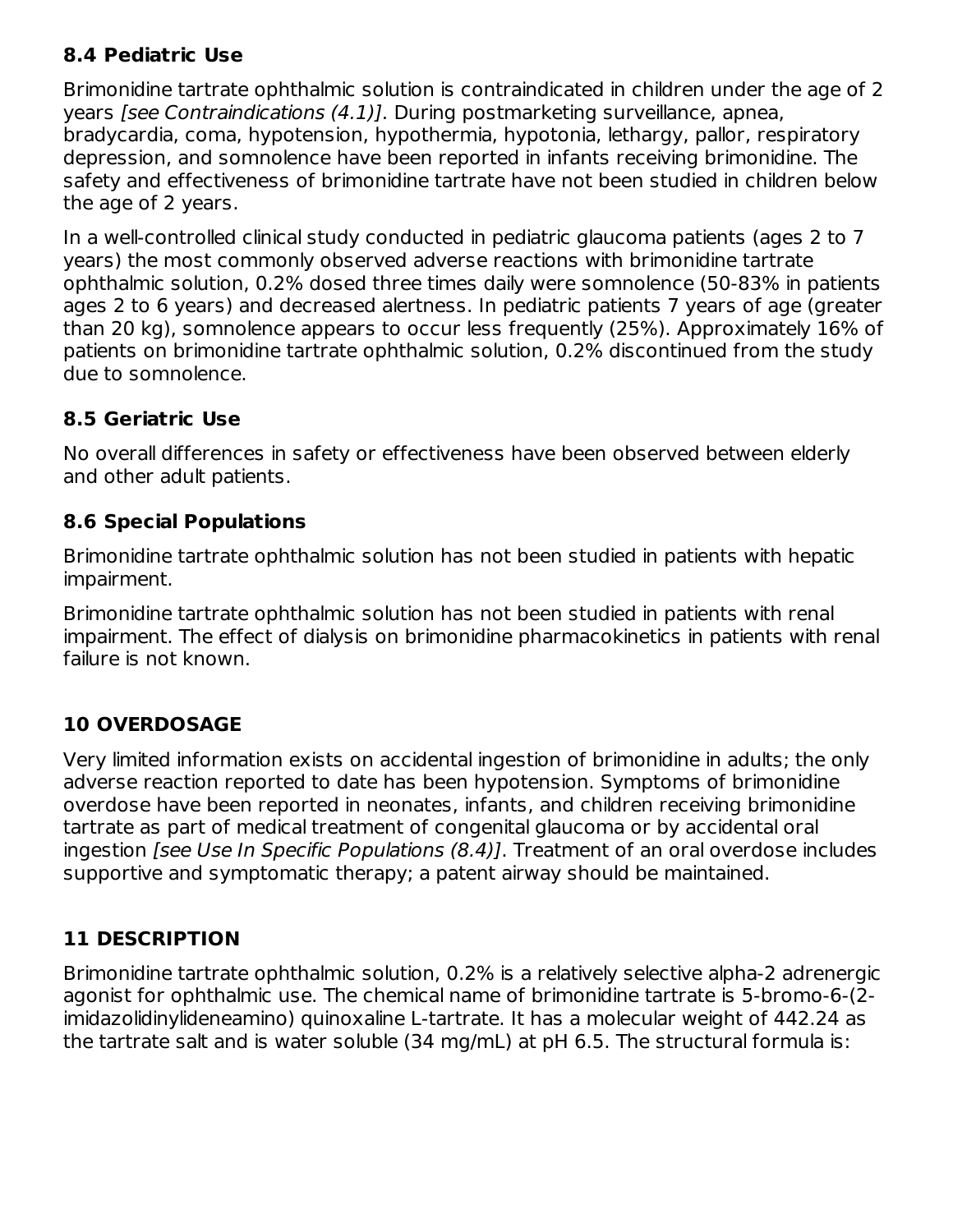

Formula:  $C_{11}H_{10}BrN_5 \cdot C_4H_6O_6$ CAS Number 59803-98-4

In solution, brimonidine tartrate ophthalmic solution, 0.2% has a clear, greenish-yellow color. It has an osmolality of 280-330 mOsml/kg and a pH of 5.6-6.6.

Each mL of brimonidine tartrate ophthalmic solution, 0.2% contains: **Active ingredient:** brimonidine tartrate: 0.2% (2 mg/mL). **Preservative:** benzalkonium chloride (0.05 mg). **Inactives:** citric acid; polyvinyl alcohol; sodium chloride; sodium citrate; and purified water. Hydrochloric acid and/or sodium hydroxide may be added to adjust pH.

# **12 CLINICAL PHARMACOLOGY**

# **12.1 Mechanism of Action**

Brimonidine tartrate ophthalmic solution, 0.2% is a relatively selective alpha-2 adrenergic receptor agonist with a peak ocular hypotensive effect occurring at two hours postdosing.

Fluorophotometric studies in animals and humans suggest that brimonidine tartrate has a dual mechanism of action by reducing aqueous humor production and increasing uveoscleral outflow.

#### **12.3 Pharmacokinetics**

# **Absorption**

After ocular administration of a 0.2% solution, plasma concentrations peaked within 1 to 4 hours and declined with a systemic half-life of approximately 3 hours.

#### **Distribution**

The protein binding of brimonidine has not been studied.

#### **Metabolism**

In humans, brimonidine is extensively metabolized by the liver.

#### **Excretion**

Urinary excretion is the major route of elimination of brimonidine and its metabolites.

Approximately 87% of an orally-administered radioactive dose of brimonidine was eliminated within 120 hours, with 74% found in the urine.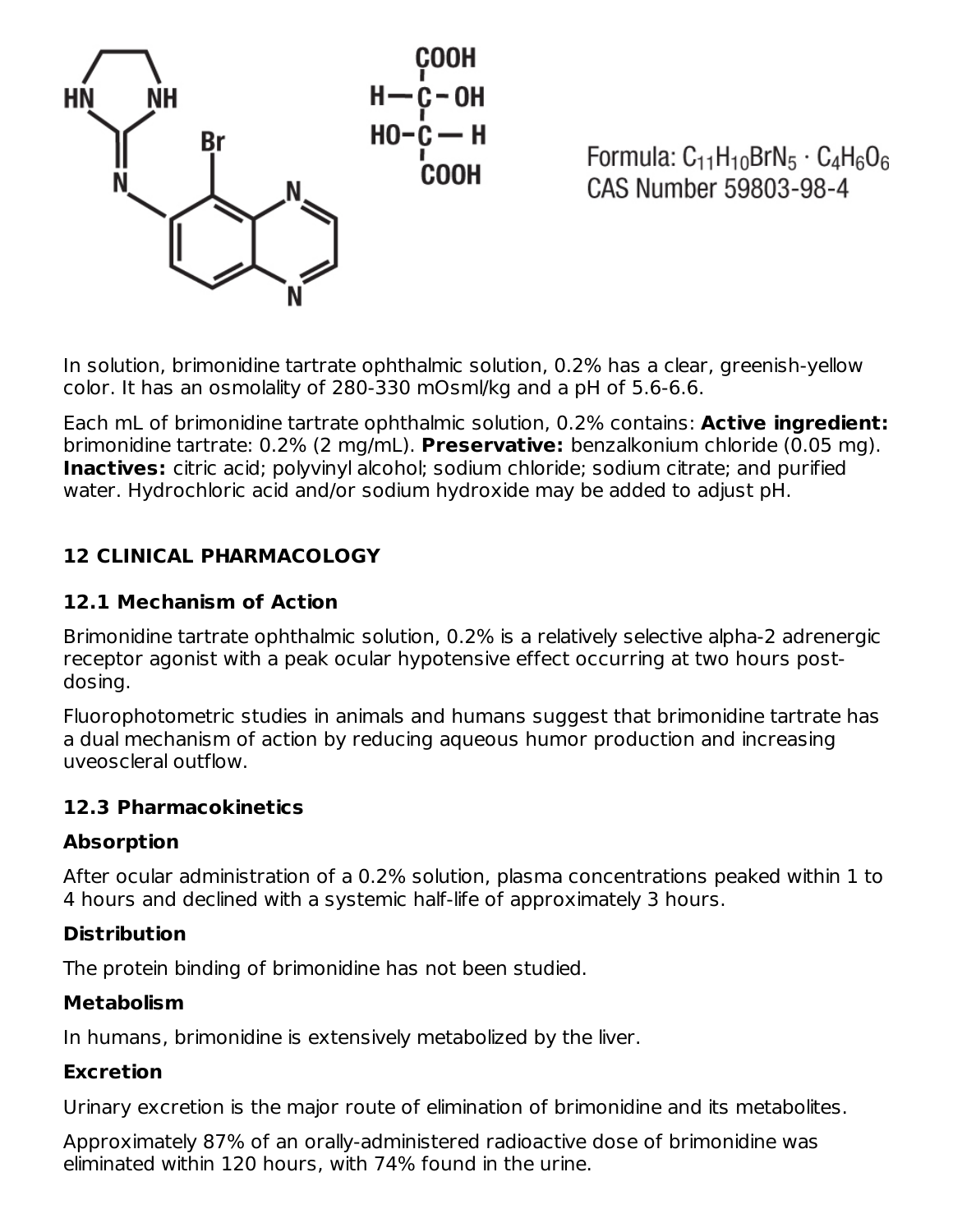# **13 NONCLINICAL TOXICOLOGY**

# **13.1 Carcinogenesis, Mutagenesis, Impairment of Fertility**

No compound-related carcinogenic effects were observed in either mice or rats following a 21- month and 24-month study, respectively. In these studies, dietary administration of brimonidine tartrate at doses up to 2.5 mg/kg/day in mice and 1.0 mg/kg/day in rats achieved  ${\sim}77$  and  $118$  times, respectively, the plasma  $\mathsf{C}_{\mathsf{max}}$  drug concentration estimated in humans treated with one drop brimonidine tartrate ophthalmic solution, 0.2% into both eyes 2 times per day.

Brimonidine tartrate was not mutagenic or clastogenic in a series of in vitro and in vivo studies including the Ames bacterial reversion test, chromosomal aberration assay in Chinese Hamster Ovary (CHO) cells, and three in vivo studies in CD-1 mice: a hostmediated assay, cytogenetic study, and dominant lethal assay.

A reproduction and fertility study in rats with brimonidine tartrate demonstrated no adverse effect on male or female fertility at oral doses up to 1 mg/kg, estimated as approximately 200 times the systemic exposure (AUC) following the maximum recommended human ophthalmic dose of brimonidine tartrate ophthalmic solution,  $0.5%$ .

# **14 CLINICAL STUDIES**

Elevated IOP presents a major risk factor in glaucomatous field loss. The higher the level of IOP, the greater the likelihood of optic nerve damage and visual field loss. Brimonidine tartrate has the action of lowering intraocular pressure with minimal effect on cardiovascular and pulmonary parameters.

In comparative clinical studies with timolol 0.5%, lasting up to one year, the IOP lowering effect of brimonidine tartrate ophthalmic solution was approximately 4-6 mm Hg compared with approximately 6 mm Hg for timolol. In these studies, both patient groups were dosed BID; however, due to the duration of action of brimonidine tartrate ophthalmic solution, it is recommended that brimonidine tartrate ophthalmic solution be dosed TID. Eight percent of subjects were discontinued from studies due to inadequately controlled intraocular pressure, which in 30% of these patients occurred during the first month of therapy. Approximately 20% were discontinued due to adverse experiences.

# **16 HOW SUPPLIED/STORAGE AND HANDLING**

Product: 50090-4224

NDC: 50090-4224-0 5 mL in a BOTTLE

# **17 PATIENT COUNSELING INFORMATION**

#### **Handling the Container**

Instruct patients that ocular solutions, if handled improperly or if the tip of the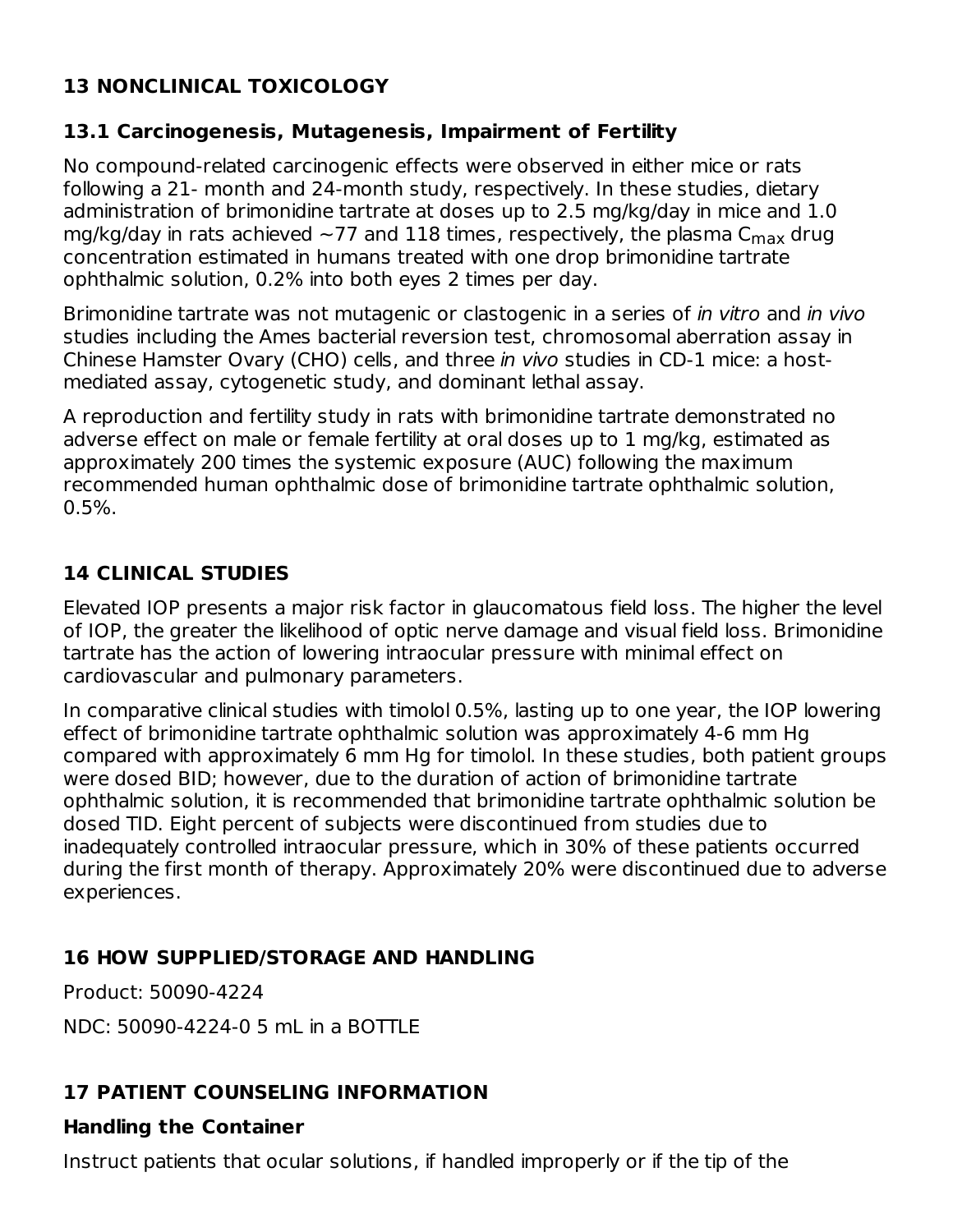dispensing container contacts the eye or surrounding structures, can become contaminated by common bacteria known to cause ocular infections. Serious damage to the eye and subsequent loss of vision may result from using contaminated solutions [see Warnings and Precautions (5.3)]. Always replace the cap after using. If solution changes color or becomes cloudy, do not use. Do not use the product after the expiration date marked on the bottle.

# **When to Seek Physician Advice**

Advise patients that if they have ocular surgery or develop an intercurrent ocular condition (e.g., trauma or infection), they should immediately seek their physician's advice concerning the continued use of the present multidose container.

# **Use with Contact Lenses**

Advise patients that contact lenses should be removed prior to instillation of brimonidine tartrate ophthalmic solution and may be reinserted 15 minutes following its administration.

# **Use with Other Ophthalmic Drugs**

Advise patients that if more than one topical ophthalmic drug is being used, the drugs should be administered at least five minutes apart.

# **Potential for Decreased Mental Alertness**

As with other similar medications, brimonidine tartrate ophthalmic solution may cause fatigue and/or drowsiness in some patients. Caution patients who engage in hazardous activities of the potential for a decrease in mental alertness.

Manufactured by

Alcon Laboratories, Inc.

Fort Worth, Texas 76134 for

Sandoz Inc.

Princeton, NJ 08540

Revised: April 2021

# **Storage**

Store between 15°-25°C (59°-77°F).

# **Brimonidine Tartrate**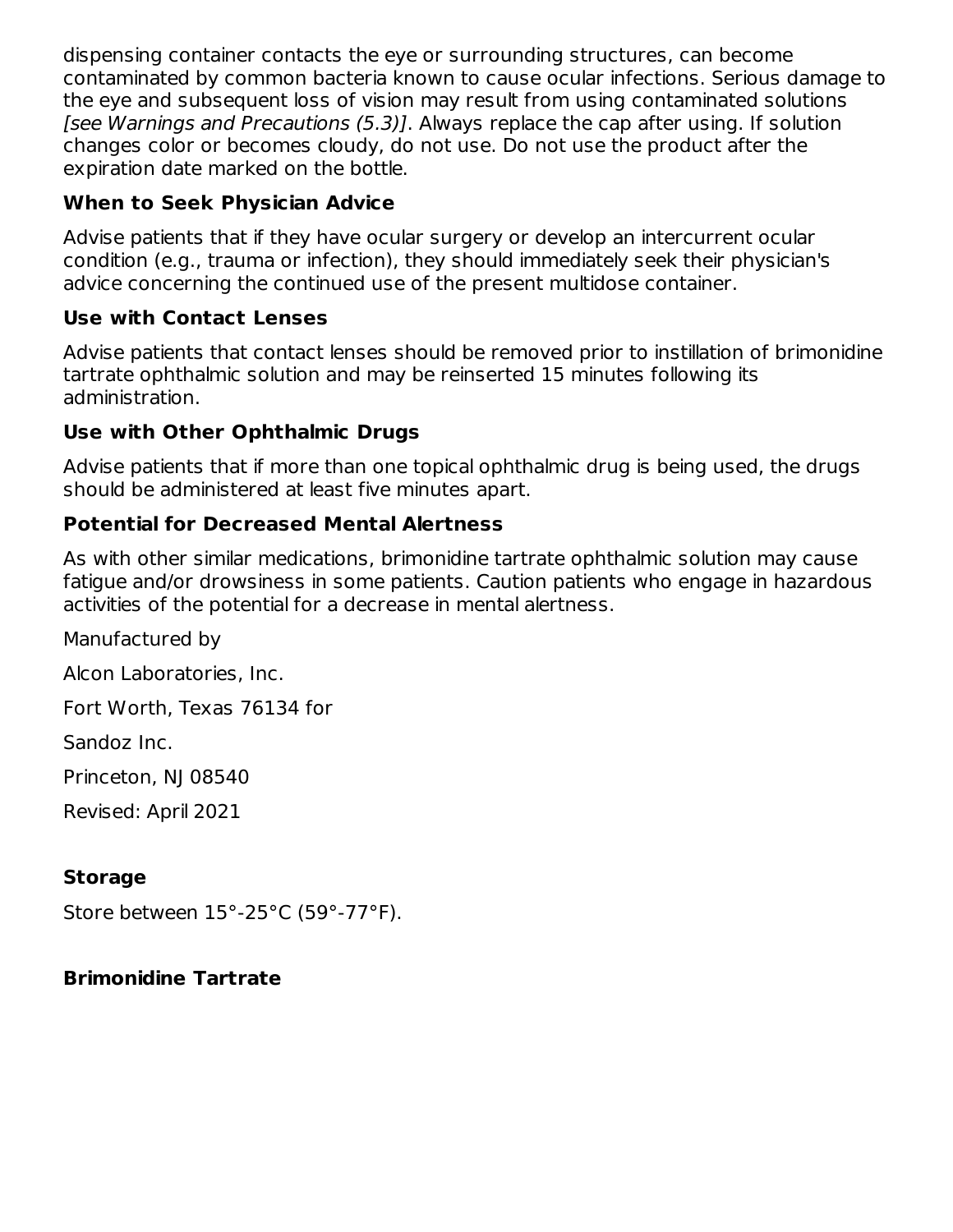| NDC 50090-4224-0                                             |
|--------------------------------------------------------------|
| 5943-0<br>Product No.<br>L O.T.                              |
| BRIMONIDINE                                                  |
| <b>TARTRATE</b>                                              |
| 0.2%                                                         |
| <b>CONTAINS: ACTIVE:</b><br><b>SRIMONIDINE TARTRATE 0.29</b> |
| STORE AT 59 TO 77 DEGREES F                                  |
| 5 ML OPHTHALMIC<br>SOLUTION                                  |
|                                                              |
| A-S Medication Solutions<br>Libertyville, IL 60048           |
| SOURCE NDC: 61314 - 143 - 05                                 |

**Barbara** 

|                                                   | <b>BRIMONIDINE TARTRATE</b><br>brimonidine tartrate solution |         |                                                               |          |                        |                 |                          |                                     |
|---------------------------------------------------|--------------------------------------------------------------|---------|---------------------------------------------------------------|----------|------------------------|-----------------|--------------------------|-------------------------------------|
|                                                   |                                                              |         |                                                               |          |                        |                 |                          |                                     |
|                                                   | <b>Product Information</b>                                   |         |                                                               |          |                        |                 |                          |                                     |
|                                                   | <b>Product Type</b>                                          |         | <b>HUMAN PRESCRIPTION</b><br><b>DRUG</b>                      | (Source) | <b>Item Code</b>       |                 | 143)                     | NDC:50090-4224(NDC:61314-           |
|                                                   | <b>Route of Administration</b>                               |         | <b>OPHTHALMIC</b>                                             |          |                        |                 |                          |                                     |
|                                                   |                                                              |         |                                                               |          |                        |                 |                          |                                     |
|                                                   | <b>Active Ingredient/Active Moiety</b>                       |         |                                                               |          |                        |                 |                          |                                     |
|                                                   |                                                              |         | <b>Ingredient Name</b>                                        |          |                        |                 | <b>Basis of Strength</b> | <b>Strength</b>                     |
|                                                   | UNII: E6GNX3HHTE)                                            |         | <b>BRIMONIDINE TARTRATE (UNII: 4S9CL2DY2H) (BRIMONIDINE -</b> |          |                        | <b>TARTRATE</b> | <b>BRIMONIDINE</b>       | 2 <sub>mg</sub><br>in $1 mL$        |
|                                                   |                                                              |         |                                                               |          |                        |                 |                          |                                     |
| <b>Inactive Ingredients</b>                       |                                                              |         |                                                               |          |                        |                 |                          |                                     |
|                                                   |                                                              |         | <b>Ingredient Name</b>                                        |          |                        |                 |                          | <b>Strength</b>                     |
|                                                   | <b>BENZALKONIUM CHLORIDE (UNII: F5UM2KM3W7)</b>              |         |                                                               |          |                        |                 |                          |                                     |
|                                                   |                                                              |         | CITRIC ACID MONOHYDRATE (UNII: 2968PHW8QP)                    |          |                        |                 |                          |                                     |
| POLYVINYL ALCOHOL, UNSPECIFIED (UNII: 532B59J990) |                                                              |         |                                                               |          |                        |                 |                          |                                     |
| SODIUM CHLORIDE (UNII: 451W47IQ8X)                |                                                              |         |                                                               |          |                        |                 |                          |                                     |
|                                                   |                                                              |         | SODIUM CITRATE, UNSPECIFIED FORM (UNII: 1Q73Q2JULR)           |          |                        |                 |                          |                                     |
|                                                   | <b>WATER (UNII: 059QF0KO0R)</b>                              |         |                                                               |          |                        |                 |                          |                                     |
|                                                   | <b>HYDROCHLORIC ACID (UNII: QTT17582CB)</b>                  |         |                                                               |          |                        |                 |                          |                                     |
|                                                   | SODIUM HYDROXIDE (UNII: 55X04QC32I)                          |         |                                                               |          |                        |                 |                          |                                     |
|                                                   |                                                              |         |                                                               |          |                        |                 |                          |                                     |
| <b>Packaging</b>                                  |                                                              |         |                                                               |          |                        |                 |                          |                                     |
| #                                                 | <b>Item Code</b>                                             |         | <b>Package Description</b>                                    |          | <b>Marketing Start</b> | <b>Date</b>     |                          | <b>Marketing End</b><br><b>Date</b> |
| $\mathbf{1}$                                      | NDC:50090-<br>4224-0                                         | Product | 5 mL in 1 BOTTLE; Type 0: Not a Combination                   |          | 03/27/2019             |                 |                          |                                     |